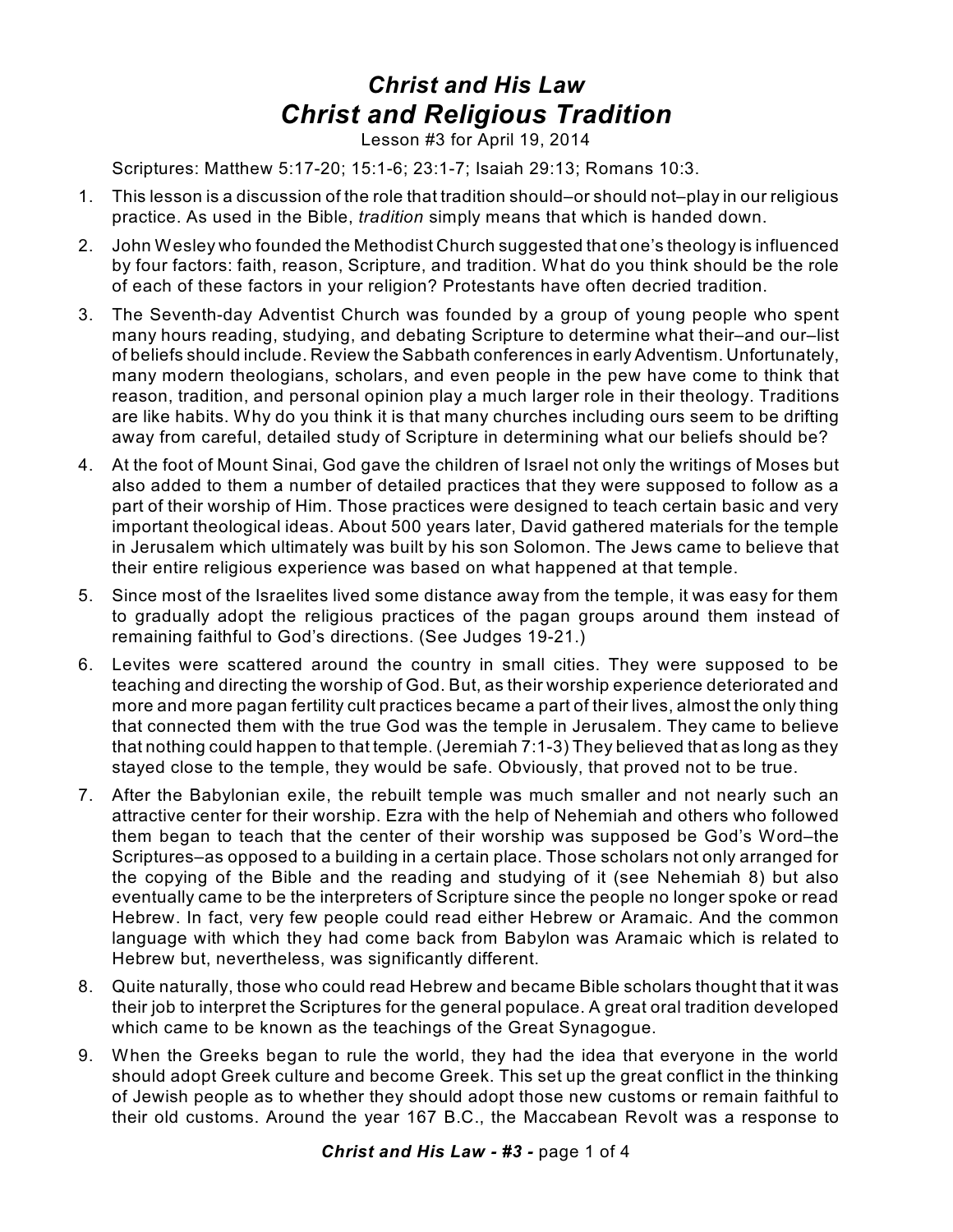imposed religious practices from Antiochus IV Epiphanes. The Maccabees eventually figured out how to drive out the Greeks. During that time, the pious Jewish sect known as the *hasidim* very strongly opposed the influences of Greek culture. The Pharisees were apparently the later remnants of that *hasidim* group.

- 10. By contrast, the Sadducees–while they controlled the high priesthood and the temple in Jerusalem–felt much more comfortable with Greek culture and ideas. The Essenes who produced the Dead Sea Scrolls believed that even the Pharisees were too liberal.
- 11. Read Matthew 23:1-7. In Matthew 23, Jesus was pointing out many of the problems connected with their traditional religion. Jesus was telling us to study and think for ourselves.
- 12. What is the role of tradition in our religion? The Greek word from which we get *tradition* simply means something "handed down." It ended up being a collection of things that they did and believed that became something like habits. They did not have to think about them; they just did them. Unfortunately, among the Pharisees those traditions gradually became ways to show off their religious superiority. They did almost everything for show. They wanted to be praised. The teachings of the fathers came to have equal or in some cases superior force to the actual commandments of God.
- 13. Jesus asked them to think about what they were doing! He asked them to go back and carefully look at the Scriptures to determine whether or not they were following God's guidance. That upset the Pharisees almost from the beginning of His ministry. Starting at least as early as His cleansing of the temple as recorded in John 2, they hated Him and wanted to kill Him. (*Desire of Ages* 164.4; compare Mark 3:1-6) The Pharisees were so determined to do everything exactly according to the letter of their many laws and rules that their name has become almost synonymous with *legalist*. They did not want to tolerate anyone who would raise any questions about their practices.
- 14. The great Jewish scholars who wanted to help the people understand the Scriptures almost certainly did not intend for their teachings to be raised to equality with the Scriptures themselves. Their teachings were only intended to help people understand. But, eventually, this collection of oral addition became quite fixed; it was known as the *Midrash*.
- 15. By the 2<sup>nd</sup> century A.D., Rabbi Yehuda Ha-Nasi (Judah the Prince) put many of those rules down in a volume which he called the *Mishnah*. The *Mishnah* was a collection of rules spelled out by a variety of rabbis including several who lived at the time of Jesus. Perhaps you have heard of Hillel and Shammai. Gamaliel, the grandson of Hillel and Paul's teacher, was one of those rabbis.
- 16. Read Matthew 15:1-6. What is the issue being pointed out? Surely, Jesus was not in favor of uncleanness. Jesus was simply trying to point out that their multitude of minor rules was taking the place of the major rules spelled out in Scripture.
- 17. Christ was not forbidding groups to establish rules by which to operate. Whenever human beings form communities, they must have mutually agreed upon laws and rules to control their conduct. Do we as Seventh-day Adventists have certain rules, traditions, even customs that we believe help us to live more faithfully and obediently to the law?
- 18. Take Matthew 15:1-6 as an example of this issue. Can you find a verse in the Old Testament that specifies when and how one should or should not wash his hands? There is no such text in the Old Testament. Compare Mark 7:3-4 and Matthew 15:11.
- 19. Health professionals in our day might applaud the Pharisees for suggesting that the disciples should wash their hands. But, that discussion was not about physical cleanliness. It was about spiritual defilement. According to the Pharisees, there was the possibility that some contaminating force might have touched those grains of wheat or the disciples hands; and if they ate without proper cleansing, they would be defiled ceremonially!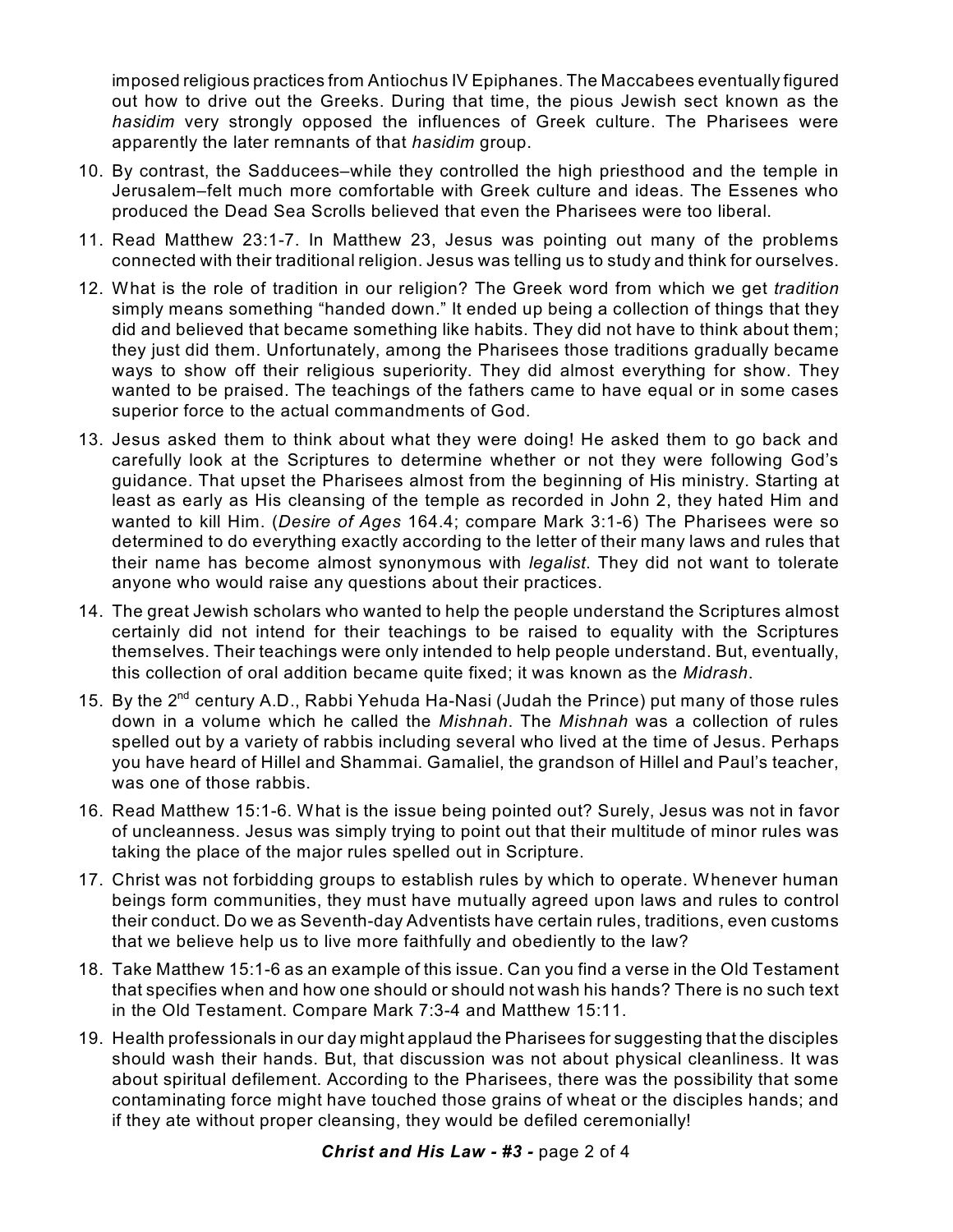20. Read Isaiah 29:13. Compare Matthew 15:8-9 and Mark 7:6-7.

The substitution of the precepts of men for the commandments of God has not ceased. Even among Christians are found institutions and usages that have no better foundation than the traditions of the fathers. Such institutions, resting upon mere human authority, have supplanted those of divine appointment. Men cling to their traditions, and revere their customs, and cherish hatred against those who seek to show them their error. . . . In place of the authority of the so-called fathers of the church, God bids us accept the word of the eternal Father, the Lord of heaven and earth.—Ellen G. White, *The Desire of Ages*, p. 398.3-4.

- 21. In light of Exodus 20:12; Deuteronomy 5:16; Matthew 19:19; and Ephesians 6:2, read Matthew 15:3-6. What serious charge did Jesus make in those verses against the Pharisees? In this passage Jesus condemned them for setting up their man-made rules in opposition to or in superiority to God's rules in the Scriptures.
- 22. The Pharisees taught that there were 613 different laws recorded in the books of Moses. Is it possible that those 613 laws were all harmonious and not contradictory. Try to imagine how the Pharisees felt when Jesus accused them of breaking the rules! They must have been shocked! Is our form of baptism a tradition? Must one be baptized to join the church?
- 23. Read Matthew 5:17-20. Compare Romans 10:3. The Pharisees were so proud of their rules and so proud of themselves as they pretended to keep them that they fully believed that keeping all of their rules was their ticket to heaven. They seemed to have forgotten Isaiah's warning recorded in Isaiah 64:6 that human righteousness is nothing but filthy rags. J. B. Philips's translation for Romans 10:4 summarizes their problem quite well: "For Christ means the end of the struggle for righteousness-by-the-Law for everyone who believes in him."
- 24. Are there any rules, customs, or traditions in our church that need to be re-examined and perhaps done away with?

Let all who accept human authority, the customs of the church, or the traditions of the fathers, take heed to the warning conveyed in the words of Christ, "In vain they do worship Me, teaching for doctrines the commandments of men."—Ellen G. White, *The Desire of Ages*, p. 398.4.

25. Do we have a clear sense of which rules are God-and-Scripture-based and which rules are merely human ideas?

> Believers have not infrequently allowed the enemy to work through them at the very time when they should have been wholly consecrated to God and to the advancement of His work. **Unconsciously they have wandered far from the way of righteousness. Cherishing a spirit of criticism and faultfinding, of pharisaical piety and pride, they have grieved away the Spirit of God and have greatly retarded the work of God's messengers.**—Ellen G. White, *Testimonies for the Church*, vol. 9, p. 125.

- 26. Do you think it is possible that some in your church community are unconsciously "wandering far from the way of righteousness"?
- 27. One obvious set of customs and conditions that our church has espoused is the order and content of Sabbath school classes. Would it be all right to change things in the way we do Sabbath school–at least once in a while using the entire period for discussion?
- 28. Think through the ways in which the Pharisees developed their rules. Do you think the original people who came up with those Pharisaical rules intended for them to be treated as equal with God's rules? Almost certainly not. So, why was Jesus so critical of their Pharisaical rules? He had the ability to very clearly distinguish between what was of God's *Christ and His Law - #3 -* page 3 of 4